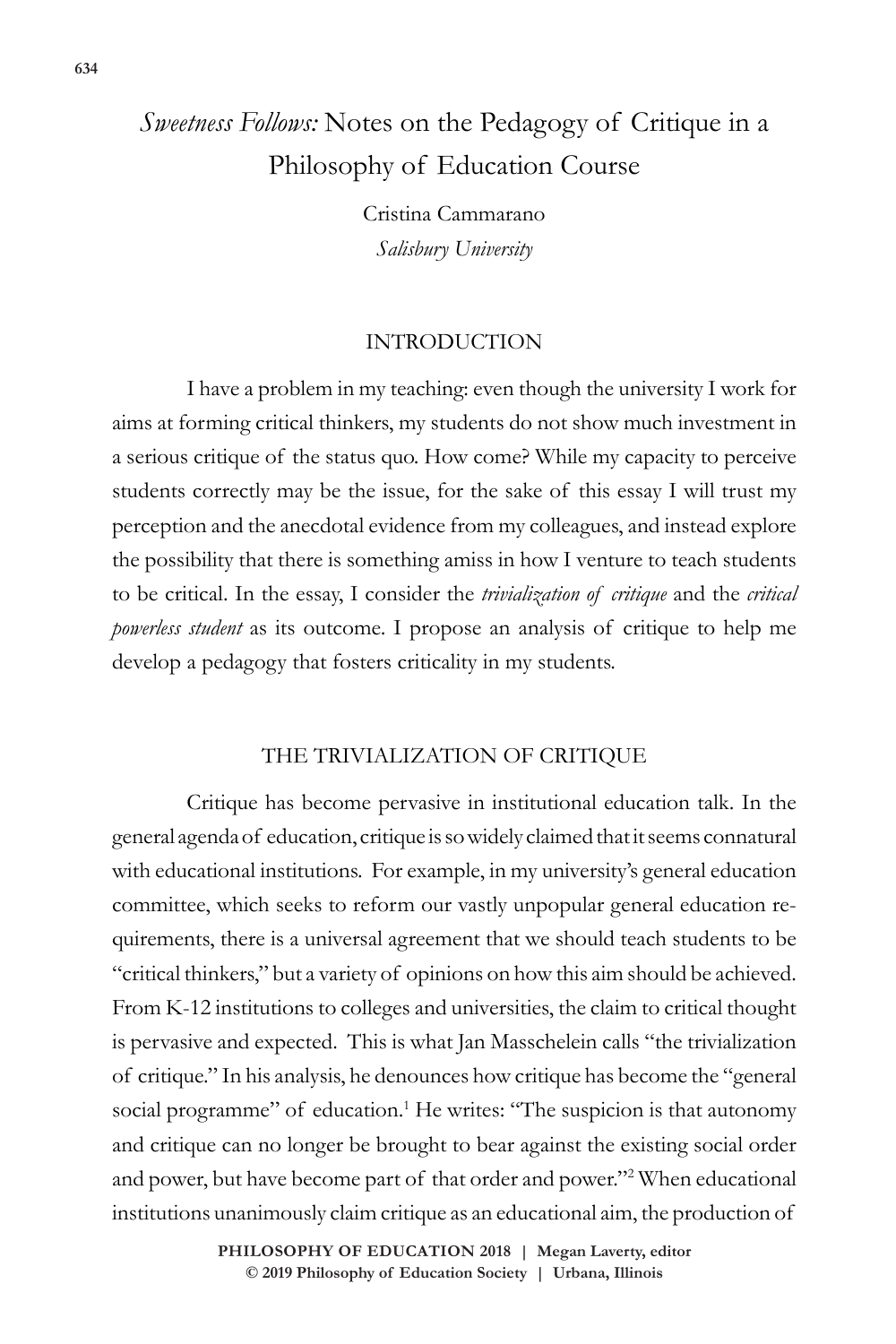students with critical thinking skills can be seen as "a specific form of subjectification operating as a transmission belt for power."<sup>3</sup> Trivialization of critique makes critique serviceable to its supposed object, because critique is inscribed in the workings of that which it wants to consider. Critique has become "the most common of commonplaces."4 Masschelein's analysis shows that critique has been made functional to the system it wants to examine, because the power structuring the system produces forms of subjectivity in its own interests, and the critical subject is one of those. Now back to my students: perhaps like the virus contained in a vaccination, alive but attenuated, the critical subject produced by the educational complex is only dangerous enough so as to fully immunize the body from further contracting that which it builds protection against.

## THE CRITICAL POWERLESS STUDENT

One consequence of trivialized critique is the phenomenon of the "critical powerless student," which is the student who has attained enough critical knowledge about the situation but seems to have no clue as to how to transform it and perhaps also no desire to. The "critical powerless student" is first described by literary theorist Aleksandra Perisic.<sup>5</sup> She introduces this concept in relation to a classroom experience: while discussing the events of the assassination of Michael Brown by the police and the consequent uprisings in Ferguson, Missouri, she saw something in her students she had not fully realized until then. She writes:

> I asked my students for their opinions on what was happening in Ferguson and for some possible solutions. My students' reactions were twofold: most of them agreed that Mike Brown should not have died; they were critical of the U.S. justice system and the country's long and troubled history of race relations. Yet, they also thought there was nothing they could do about it. They held a firm belief that it was those in power who needed to instigate change.<sup>6</sup>

Students in her class discussion were not unaware of the problems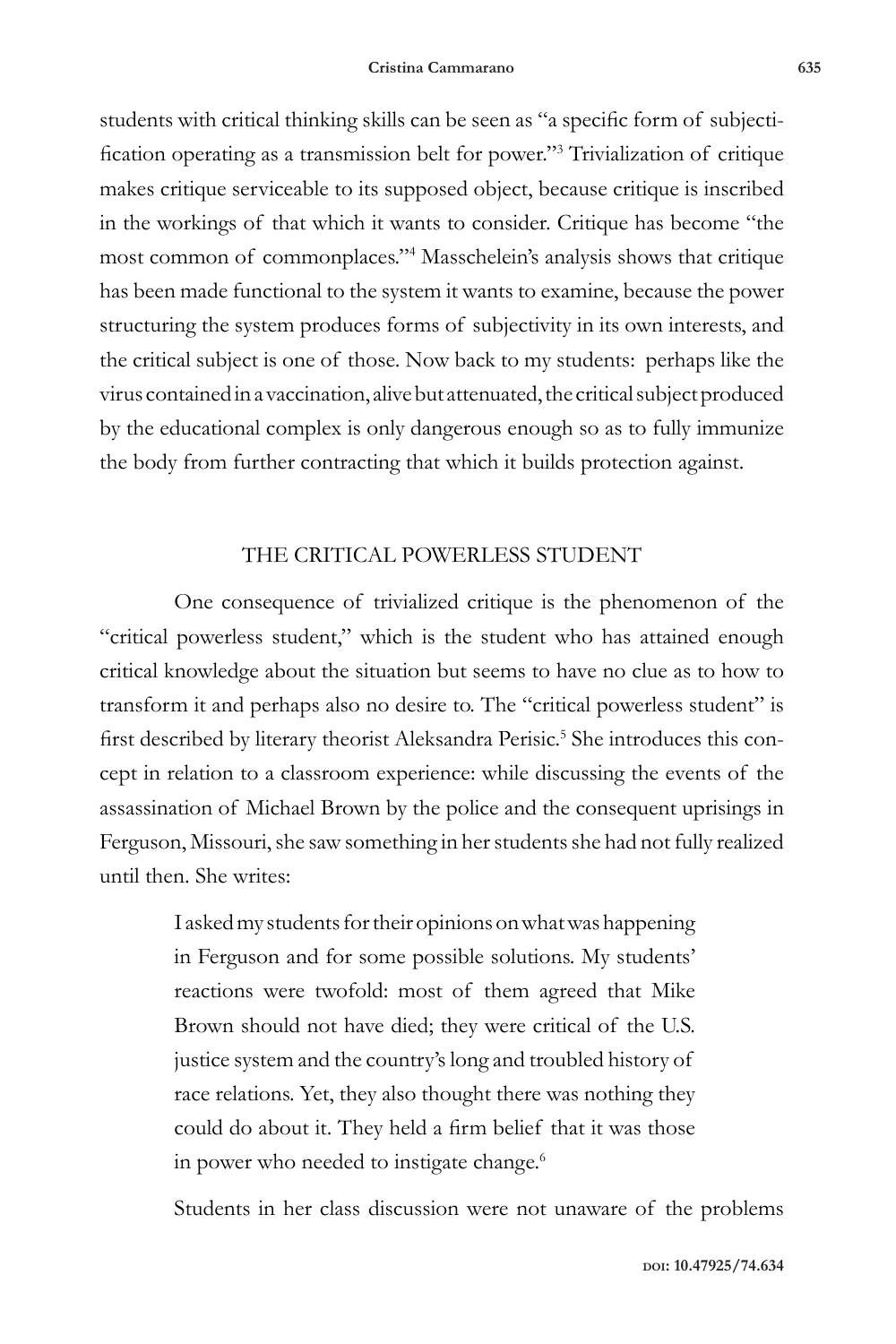shaping the tragic event of the murder of a black teenager and the consequent acquittal of his murderers. They simply expressed that they did not feel it was a problem they had; they did not feel they could have any relation to it or effect on it. Their understanding of how things work was accurate for the fact that people in positions of power hold responsibility to amend the situation, but it was also limited and hopeless. To their instructor, they did not seem open to considering the role of civil society in instigating change, to pondering the function of protest or even of simply political participation at large. What they seemed to lack was a desire to really understand what was going on and to seek for ways to impact it.<sup>7</sup> Awareness of a problem does not necessarily help one deal with it and transform its conditions. Perisic comments: " … we are increasingly producing students who are critical, but who feel powerless, especially outside of existing institutional frameworks."8 It may be that universities are simply working to create a subject still caught in the disempowering logic of our times: the critical powerless student. An accurate outcome of our institutional intents, the critical powerless student cannot imagine anything from a standpoint external to her own frames of reference and can be perceived as not caring enough about the thing of concern.

In my own classroom practice, I have noticed this phenomenon time and again. By way of example, in what follows I offer a brief narrative of a moment in which I became aware of the stark inadequacy of my teaching for critique. This moment taught me that I needed to seriously reconsider how I was teaching and what I was hoping my students would learn. I was teaching a philosophy of education course where we had spent two months reading Jean-Jacques Rousseau and John Dewey. That day I had shown them a video representing *Kidzania* (a role-playing theme park in which children imagine themselves as laborers in a realistic miniature world) and had asked them what they thought of it.<sup>9</sup> My expectation was that, of course, they would be critical, considering that we had read much in the literature about progressive pedagogy, and that the thing I was asking them to evaluate was quite unambiguously (at least in my view) opposite to it. I had wished them to see the absurdity of defining child's play and fulfilment in adult terms, to react in horror to the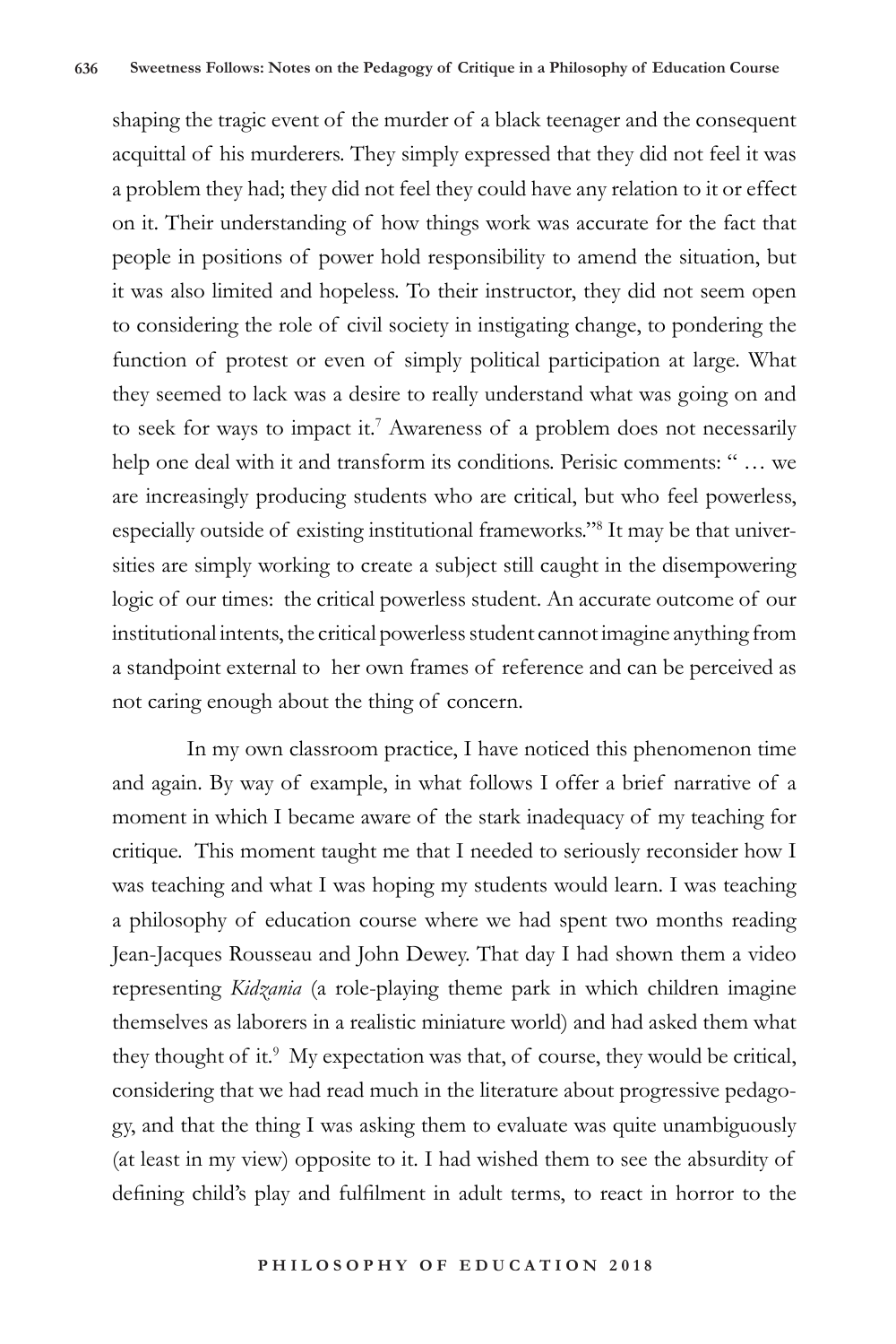creepy use of ankle monitors, to resist the glorification of market behaviors and the making of customers loyal to brand from an early age and so on. To my surprise, the students offered an enthusiastic support to the *Kidzania* project and were absolutely unable to see how it was problematic. They had not even tried to question what I was showing them. I had to ask myself, what went wrong? What should have been put in place for this critique to go differently? It was clearly not enough to give students an object and ask them to critique it, even after having read and analyzed many texts and ideas that had a bearing on what I was hoping to see critiqued. What is critique? Was I educating for it well in that course? Or, was I rather immunizing my students to it for good, by exposing them to a weakened version of it, inoculating them with an attenuated pathological agent and causing them to develop an adaptive immunity to critique for the future?

### PEDAGOGY OF CRITIQUE

What I describe in this section stands somewhere in between the models of critical thinking and critical pedagogy. Not much has changed since Nick Burbules and Rupert Berk stated that each of these traditions regards the other as insufficiently critical: upholding the virtues of epistemic examinations may neglect the larger power dynamics at play in defining knowledge, and on the other side critical pedagogy can be seen as indoctrination. Critical Thinking needs to be questioned in terms of social accountability, and Critical Pedagogy needs to be able to challenge its own presuppositions. Rather than siding with one or the other, it makes sense to think in terms of "criticality as a *practice* what is involved in actually thinking critically, what are the conditions that tend to foster such thinking, and so on."<sup>10</sup>

In what follows, I analyze the concept of critique to outline a pedagogy which fosters, rather than hinders, it. My working definition of critique is as follows: To critique something means to see it as a given in relation to the structures that *make it possible, and to envision other ways for it to be.* When I critique an object, I consider it as something that is a *datum*, a thing given to me about which I will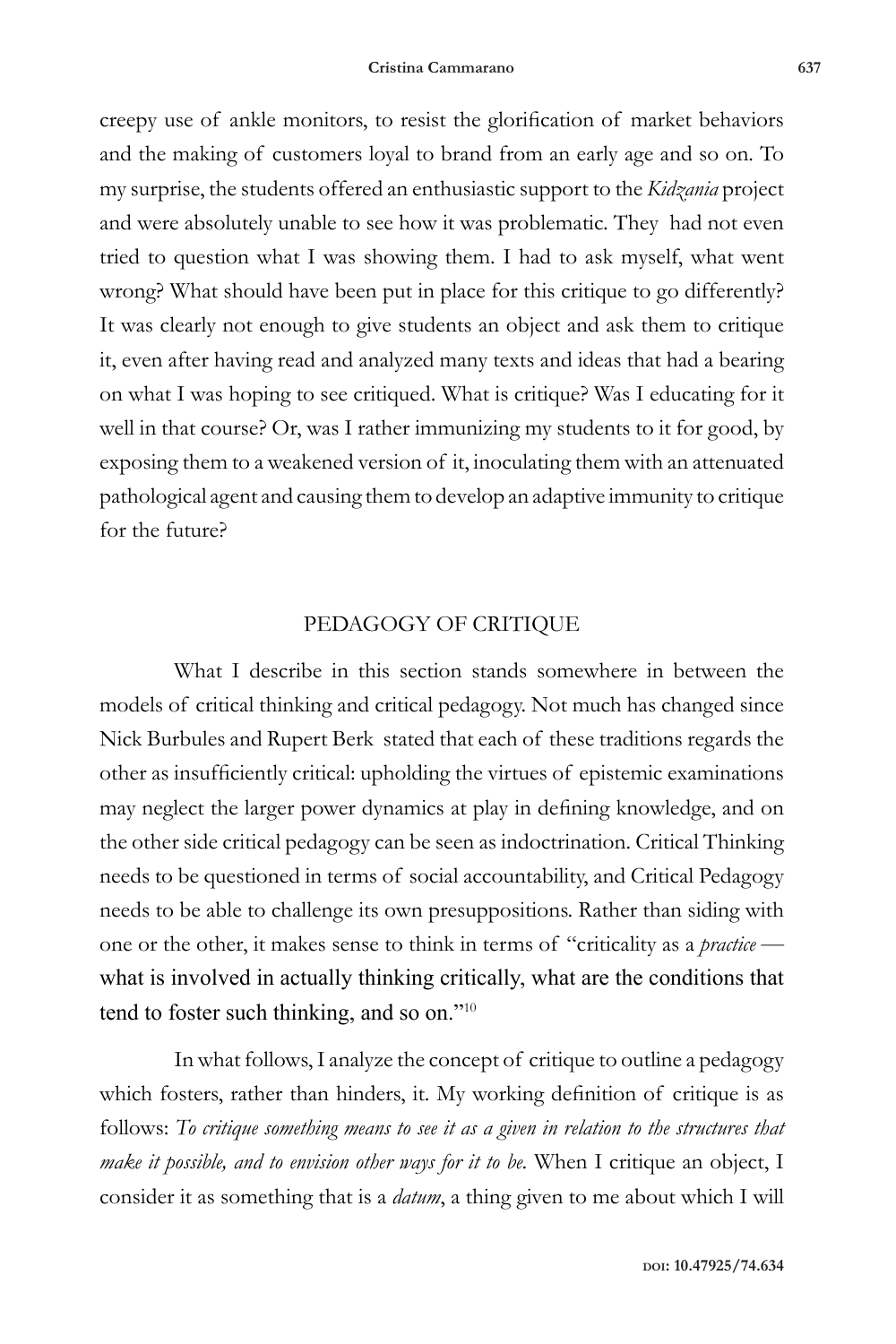have to ask, what are its conditions of possibility? Once I have seen those, I will have to imagine how else the thing could be in relation to its conditions or in opposition to them. This second movement of critique requires that I care enough about the object or about the things that the object affects, and that I have an imagination attuned to utopia. According to my working definition, critique cannot be practiced constantly, because it is slow and dispendious, but it is something that persons can engage in quite regularly as they go about their daily life.

Social theorist Luc Boltanski conveys that there are, indeed, two modes of critique: critique practiced in everyday life and metacritique. As ordinary practice, critique is an empirical activity rooted in a specific community and it consists of describing the fabric of the ordinary. Critique practiced in everyday life is in relation to the type of critique expressed by theory, that is *metacritique.*  This type of critique considers the social order, through an "approach to society as a totality construed critically," with the aim of unveiling the modes at play in it (and specifically, for Boltanski, these are modes of domination).<sup>11</sup> It is important to clarify the relation between ordinary critique and metacritique because it is what we do in higher education classrooms. A philosophy of education course, by dealing philosophically with educational questions, aims to show how real life experience and theory are deeply related in ways partially known and in part still unknown to students and to ourselves.

 Critical theories are in relation to ordinary critiques because they basically consist in encouraging the actors to "acknowledge what they already knew but in a sense without knowing."12 Critique as theory allows for an examination of implicit understanding. Such examination feels like an unveiling or unmasking of structures that were already present even when un-acknowledged. Echoing Dewey's idea that reflexivity in thinking makes the implicit explicit, Boltanski connects both ordinary and meta-critique to a purpose of reflexivity that comports "humans reviewing their actions and those of others and making judgments on them."13 Reflexivity is the mark of critical activity and it shows the moral dimension of critique. Practicing critique, he writes beautifully, "renders reality unacceptable," in that it reveals its structure and it allows for a judgment of it.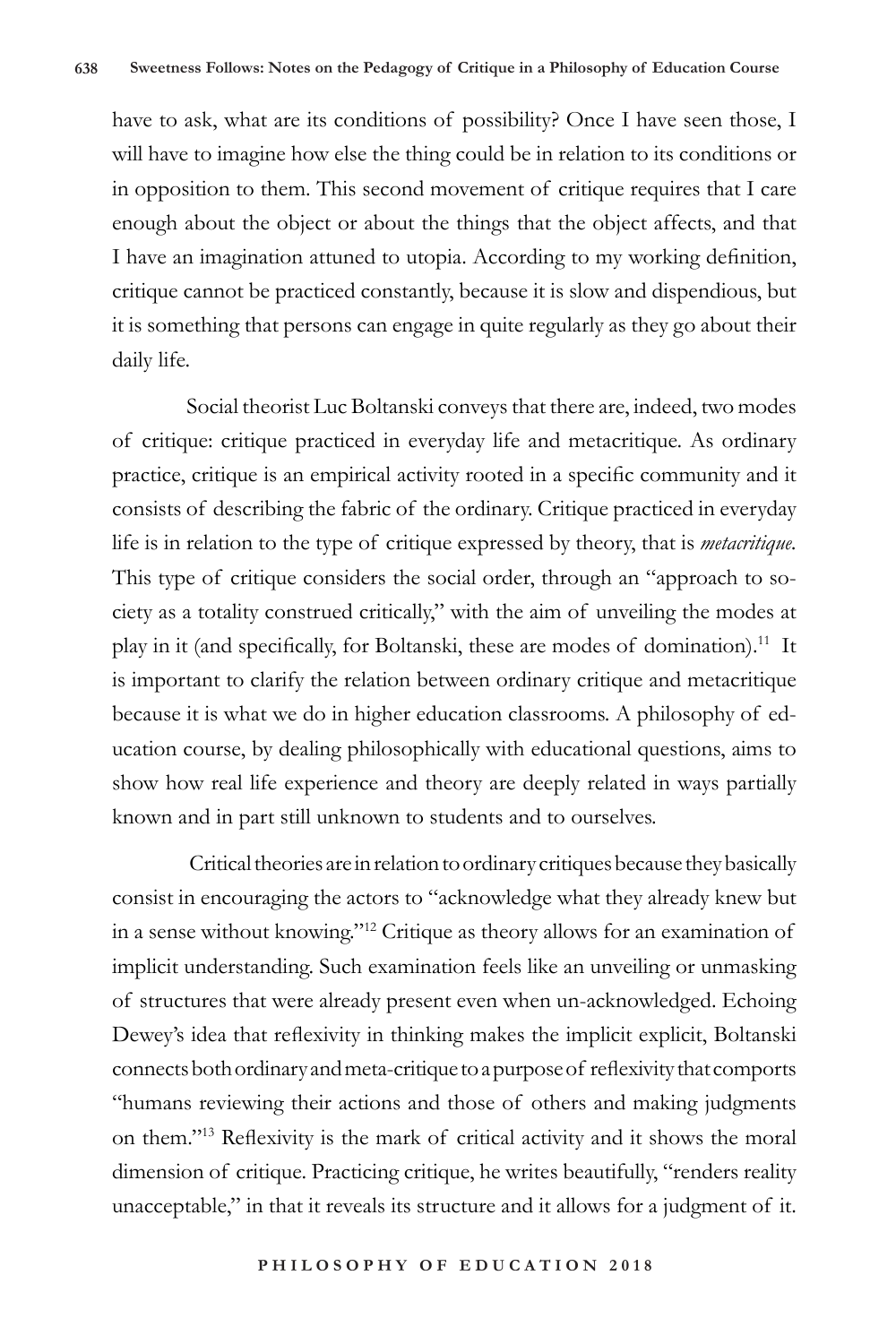In the tradition on the Frankfurt School (from where Boltanski writes) there is an expectation that things seen by the critical gaze will prove to be morally problematic, because the structure of reality is deeply flawed by unequal distribution of resources and power. Here is where a consideration of pedagogy will have to insert a caveat. Any expectation of critique ending in a precise interpretation would erase the element of utopia that for Masschelein has to shine through the act of critique.<sup>14</sup> When we teach with the expectation or hope that our students develop a critical capacity, we should not expect a determined (however correct) set interpretation to guide them. In this sense, Boltanski's beautiful expression that "Critique renders reality inacceptable" shall be amended.<sup>15</sup> Critique makes it possible to see that acceptance of reality is normally implicit and unexamined. Critique awakens one to see that the "yes" uttered in the acceptance of reality could – but does not have to – be also a "no," if what one sees cannot be accepted. Critique will open up rather than close down interpretations and will elicit the thinker's sense of affective connection and care for the object of critique.

The position of critique is a position of exteriority. For Boltanski, the move to exteriority can be seen as a thought experiment that consists in "positioning oneself outside this framework in order to consider it as a whole."16 He believes, and I agree with him, that frameworks cannot be grasped from within. He writes that "this imaginary exit from the viscosity of the real initially assumes stripping reality of its character of implicit necessity and proceeding as if it were arbitrary (as if it could be other than what it is or even not be)."17 The reality one is immersed in is viscous, that is thick, sticky, and it inhibits flowing. The comfort of daily actions and automatisms becomes a trap that hinders the free movements of thought. Exteriority is the position reached when stepping out of it (i.e., of the reality observed) to consider it as a whole. Once stepped-out, one will ask: why is it so and not otherwise? The thing is disrobed, unveiled of its necessity (which is the type of necessity that comes from factual being) and considered as not necessary, perhaps accidental: as something that could not be at all or be different. That is, as something that demands justification.

In my course of philosophy of education one of the major themes is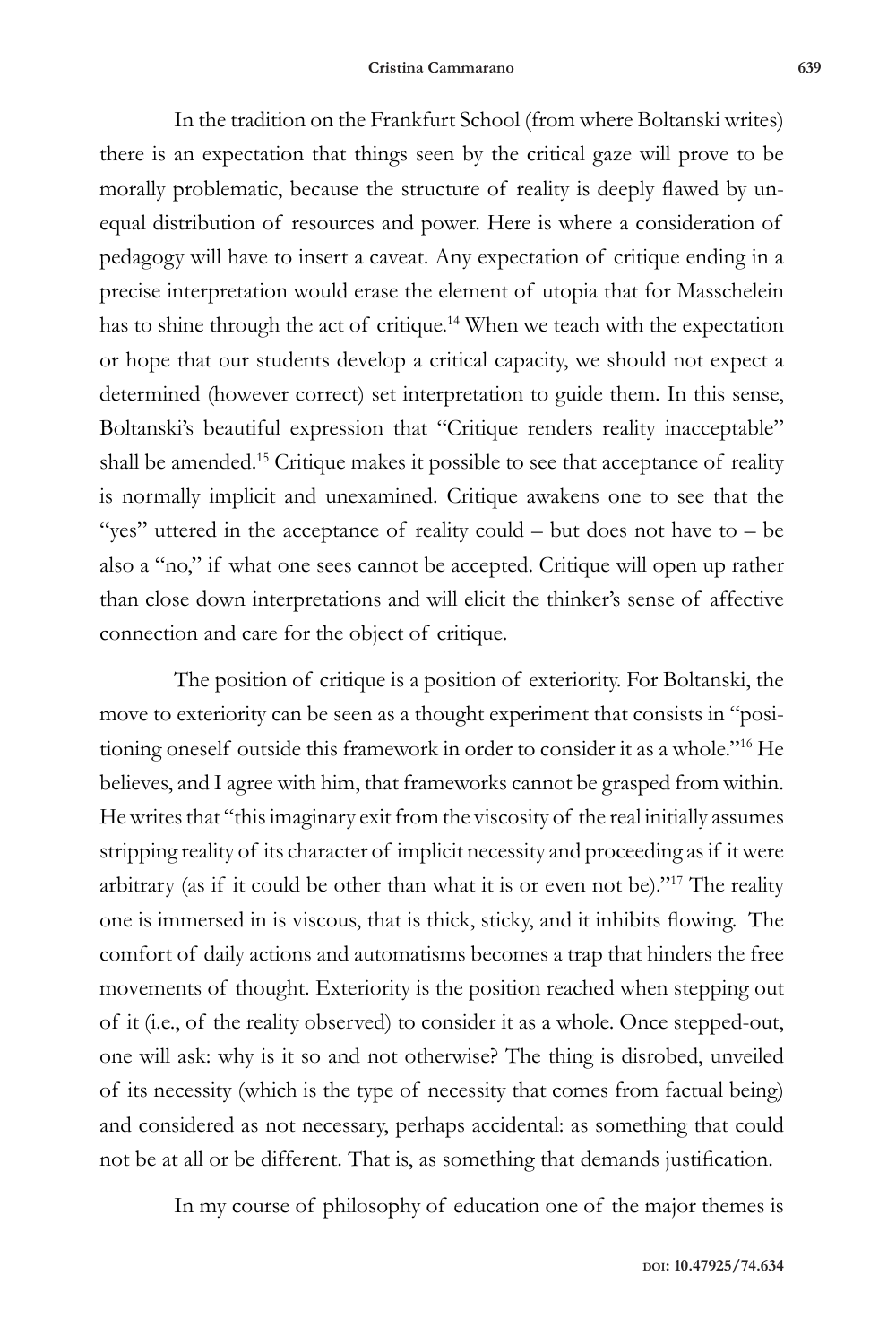school and schooling. Schooling is the reality in which my students find themselves, and as such it is thick, sticky, and movements in it are not easy. Stepping out of it will require an intentional effort. One way to encourage this is through the following exercise. I ask them to try and explain schools to an alien. What is it that schools do? And how would you justify schools to someone who has no idea and has never seen one? What would you say to describe and explain this weird habit we have of letting our kids be taken hostage and kept in a place other than home for eight hours a day for at least thirteen years, placed in the custody of other unrelated adults?

This is a difficult question for them to think about. It is difficult because I request that they suspend the necessity of the ordinary and instead try to think as if it were not necessary. Stepping out is challenging, yet it must be done in order to gain a critical perspective on it. The angle that is reached allows for a privileged perspective. This perspective is fruitful because the external standpoint is the condition for theory. I realize that I do not ask my students enough, and not enough intentionally, to position themselves outside of the thing that is being studied. A good way to make my pedagogy of critique more real is to include more intentional moments of personal and collective attempts in which we try to reach the place from where theory is possible.

 Displacement is a condition for theory.18 An ancient historian, Herodotus, is credited to have been one of the first writers to connect *theoria* with displacement and also, incidentally, to have in the same paragraph used "to philosophize" as a verb.19 Herodotus uses the term *theoria* to describe the cause for which Solon, an ancient sage, travels to Egypt. Solon, Herodotus says, "is philosophizing" because he has endeavored to journey the world for no other purpose than seeing it. The relation between displacement, theory, and philosophizing is established. The classicist Silvia Montiglio explains that "*theoria* is the contemplation of a spectacle from a distance," and the term is eventually chosen by philosophers after the fifth century for the contemplative life.<sup>20</sup> She suggests that *theoria* should be taken to signify a "higher degree of involvement than that of a spectator in the object of one's contemplation."<sup>21</sup>

The person able to theorize is a person who has stepped out of the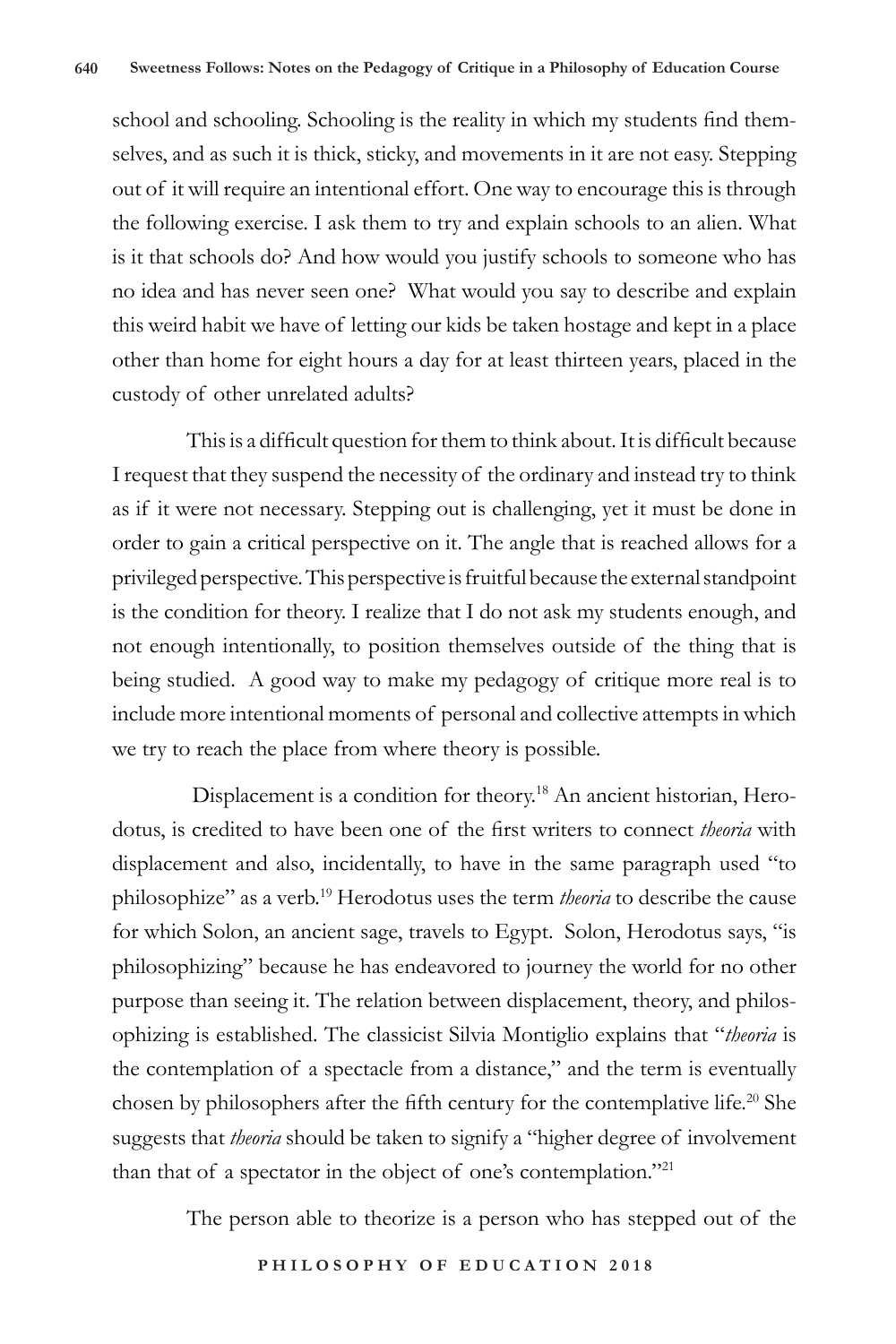thing she wants to study and *sees it*: she doesn't *watch it* as one watches television or a spectacle. The position which makes theory possible is not that of a voyeur, or a watcher, but it is tangled with interest and care. The movement is of detachment but not of estrangement. Megan Laverty writes in an article about the necessity of humanities that having words to describe human worlds is good, even though we are often confronted with the limits of language (and of thought). The challenge, she notes, "is to stay with the difficulty and not deflecting it by resorting to ready-to-hand ideas. Such easy notions give one the feeling of being right, but … they corrupt consciousness in the sense that they move it away, rather than closer, to reality."22 Laverty indicates that detachment from concepts and systems is necessary, but difficult. Theory consists in "moving away" in order to "move closer" to the thing. Finding detachment makes theory possible through a process of de-familiarization which is only a part, a necessary part, of critique. As a movement, it is not complete in itself, but it is part of a swinging by which the thinker gets away from the thing she wants to understand and comes back closer to it, reminded of the ineradicable bonds that tie her to it.

This consideration brings me to what Boltanski characterizes as an equally important moment of critique. After having reached exteriority, the thinker will "restore the thing to its necessity" that has now taken on a "reflexive, general character in the sense that the forms of necessity identified locally are related to a universe of possibilities."<sup>23</sup> The thing that the thinker had detached herself from, the object that had been made not necessary, is now to be returned to its state of reality in view of the possibilities discovered by the thinker. Necessity of the thing will be seen in its relation to possible other ways for it to exist in different ways. The object is not, in this second step, accepted as unavoidable (as it was before critique started), but it is not either considered completely accidental, as no critique will do away with the prime fact that the thing exists and has, in its own way, a factual, and not ideal, necessity.

Let me return to the "explain school to an alien" exercise I asked my students to complete. Encouraging them to find a place of detachment from where to consider it should be but one part of the exercise. The thing considered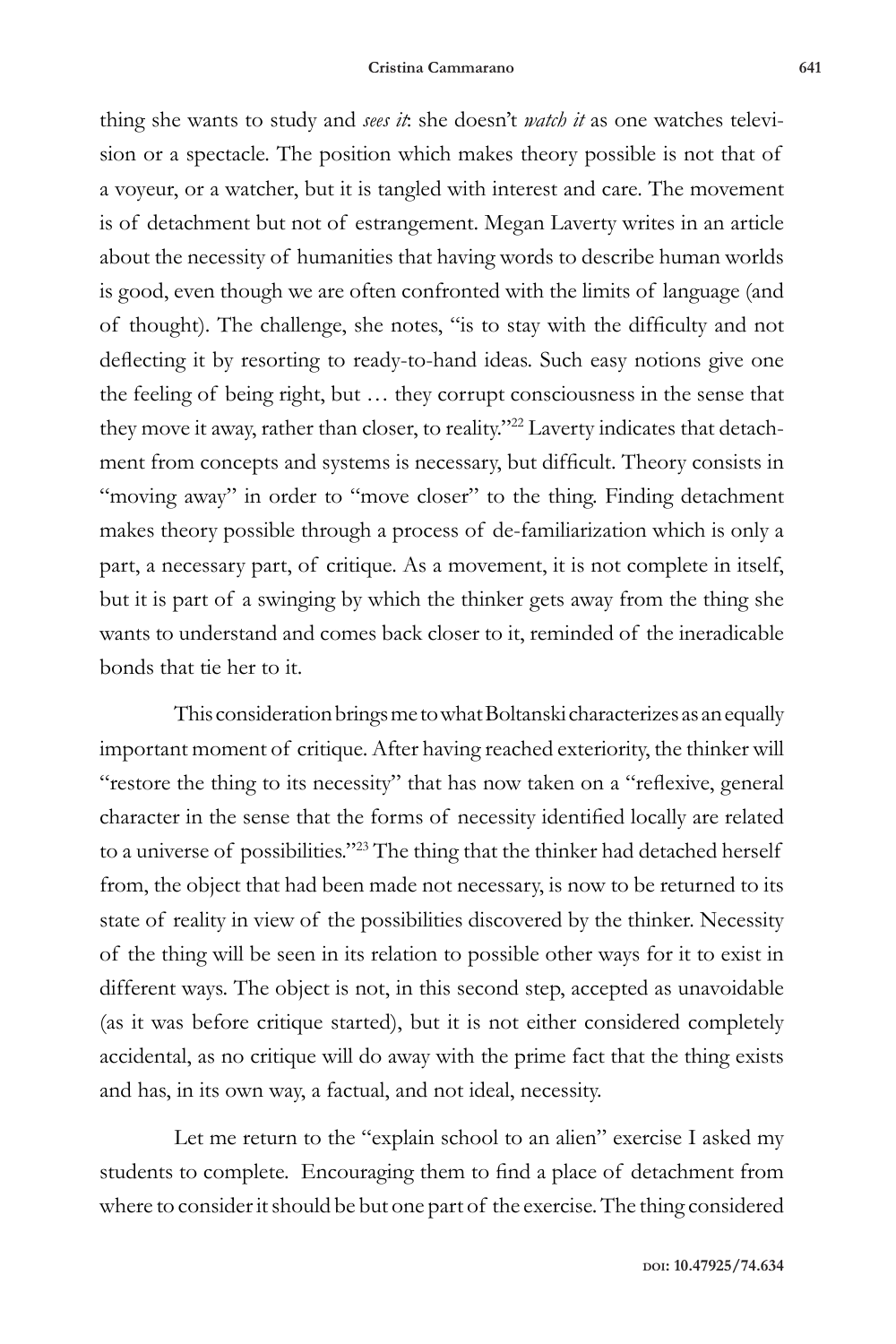as arbitrary as, say, schooling, can be restored to its necessity (coming from the fact that it exists and is a given and an object of experience) in relation to new possibilities. Now that we have tried to think of schools as not necessary, we have unveiled the justifications needed to believe that schools are what they are; therefore, it is now possible for us to judge and imagine for schools a different way of being. Once the experience is appraised critically, it will be possible to be transformed by it.

Critique is a movement in two parts: seeking exteriority in relation to the object, and returning the object to its necessity once seen in the light of possibility. Stepping outside the thing and reaching exteriority does not change the fact that the thing we are trying to understand is also something we are deeply entangled into. No theoretical gaze can erase the bonds of belonging between the thinker and the thing. They can be temporarily suspended, but like an elastic band they will pull one back with newer strength. It is then even more vital that we allow the imagination, as faculty of the possible, to be informed and encouraged by what we saw while theorizing. I need to highlight this last note, because I think that therein lies a salvific connection to the thinker's sense of desire to actually affect change. In some ways, critique is not complete if its bitterness is not followed by the sweet retrieval of the bonds of connectedness and care we nurse for what we are critiquing. Without it, we stay paralyzed and powerless because we cannot access the source of desire to imagine and work for change. Sweetness has to follow.24

#### **CONCLUSION**

In my experience, "Here, read Rousseau and now go be critical of current schooling," does not work. How come, I have asked, my students seem immunized from critique rather than positively educated in it? In my teaching, I seemed to expect that, by simply being exposed to ideas and being given an object to critique in light of those ideas, one should be able and desire to do so. A closer look at critique has allowed me to see that there are two moments in it, connected and equally focal: *exteriority* and *possibility*. A careful pedagogy will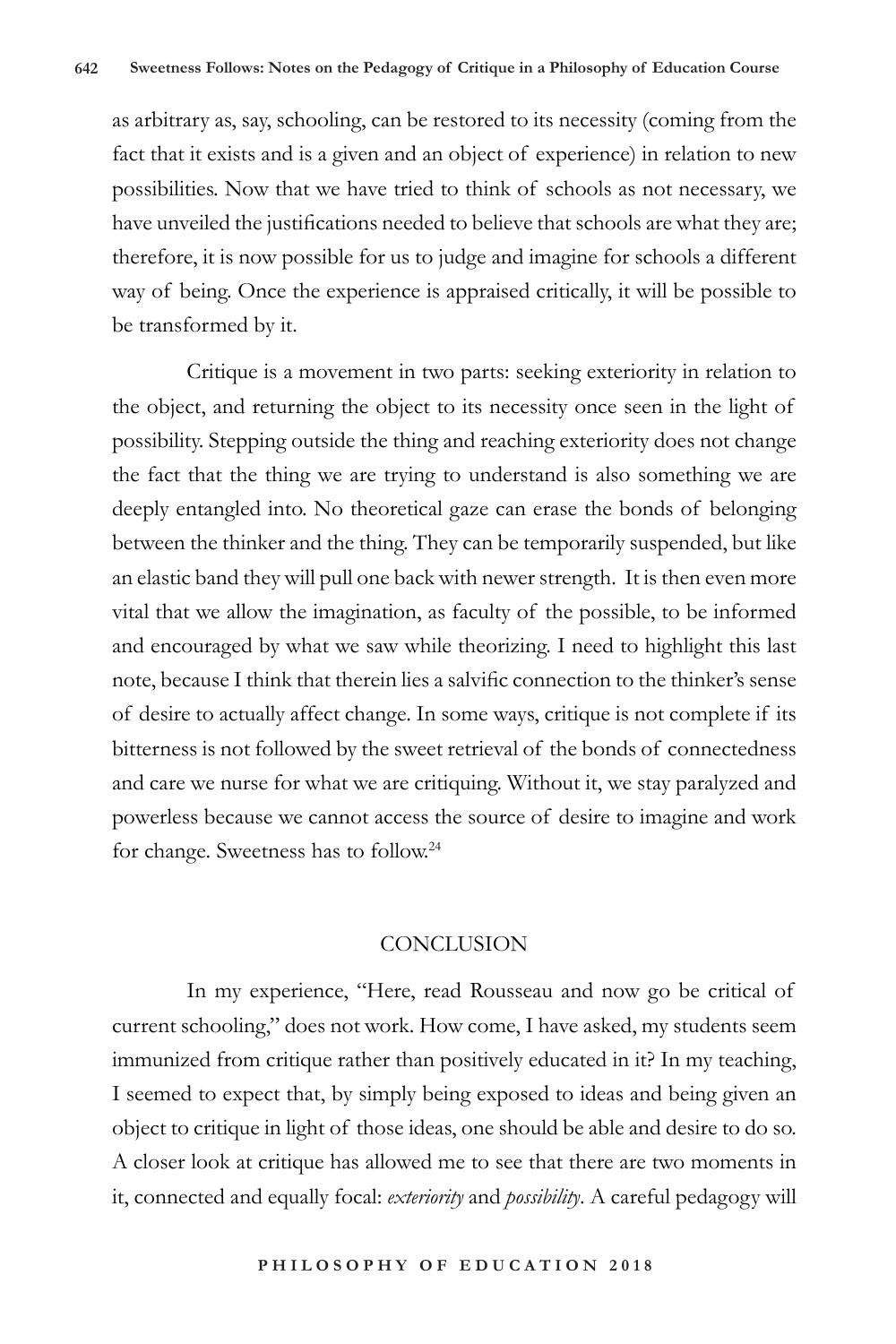have to highlight *both moments* and structure them in ways that allow students to practice them and see their meaning. No previously scripted forms of possibility shall be expected of the person doing the critique, because this would countermine the purpose of critique itself. This remark is especially meaningful for classroom practice, where the expression of critique will most likely be evaluated and graded by the instructor. It will have to be made repeatedly explicit that critique is not expected to match a set vision. It will need to be made abundantly obvious that agreeing with the instructor - or with her perceived ideas - is no guarantee of a good critique or grade, and vice versa.

If anyone were to take away from this essay that critique is taught in step one, step two and three, and this is a way to make sure students become critical, they would be missing my point. They would be taking small weakened doses of it, just enough to be successfully immunized for the future. More than a prescriptive blueprint of pedagogy as a technique, my reflection wants to sketch one image of what I take critique to be, and of how understanding it this way can impact my own pedagogy. Even when I sound more prescriptive, what I want to recommend, and to remind myself of, is maintaining a sense of openness and care throughout the long, watchful and delicate process of critique practiced with students.

<sup>1</sup> Jan Masschelein, "How to Conceive of Critical Educational Theory Today?," *Journal of Philosophy of Education* 38, no. 3, 355.

<sup>2</sup> Ibid.

<sup>3</sup> Ibid.

<sup>4</sup> Ibid.

<sup>5</sup> Alexandra Perisic, "Caribbean Philosophy and the Challenge to Neoliberal Imagination," *Lápiz, Proceedings from the 2015 LAPES Symposium*, no. 2 (2015), 57. 6 Ibid.

<sup>7</sup> As it happens in pedagogical situations, there may well be a chasm between what the instructor perceived and what happened for the students. In writing this essay and describing the "critical powerless student," I build an image that hopefully helps me understand a quandary in my own pedagogy. While I believe that my interpretation is plausible, I want to remind myself and the reader that I can claim no special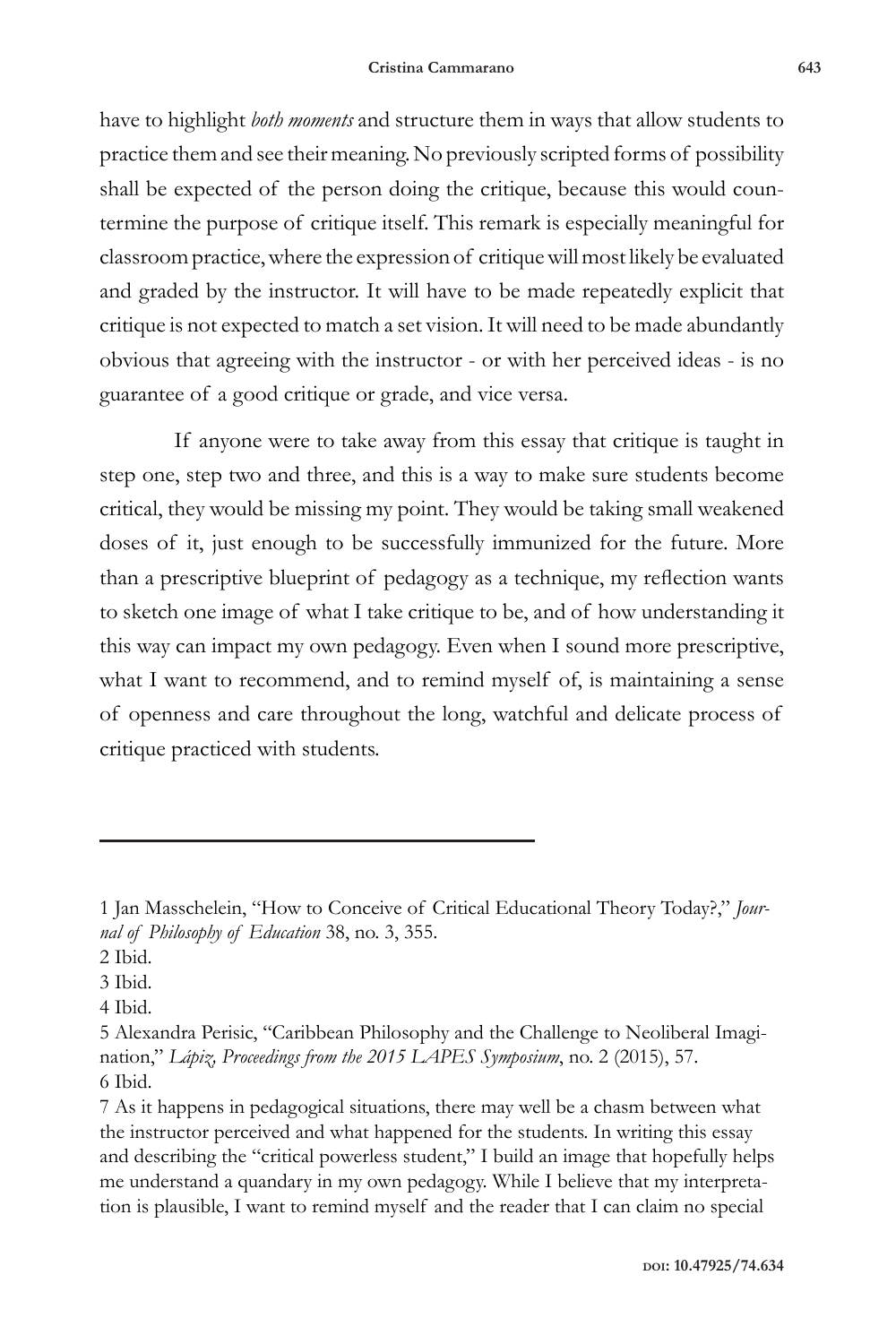access to the reasons why a student does or does not respond to my pedagogy in the way I hope for. The repetition of "to seem" in the above paragraph tries to express my awareness, and perhaps also a bit of frustration, at this chasm, and to also maintain that the inadequacy of my knowledge will still allow me to theorize more appropriately and in a critical manner, that is aware of its own limits. 8 Perisic, "Caribbean Philosophy," 57.

9 I first learned about this very successful chain of theme-parks from an article on *The New Yorker*: Rebecca Mead, "When I Grow Up: The theme-park chain where children pretend to be adults," *The New Yorker*, January 19, 2015.

10 Nicholas Burbules and Rupert Berk, "Critical Thinking and Critical Pedagogy: Relations, Differences, and Limits," *Theories in Education*, eds. Thomas S. Popkewitz and Lynn Fendler (New York: Routledge, 1999), 355.

11 Luc Boltanski, *On Critique: A Sociology of Emancipation* (Oxford: Polity, 2011), 3. 12 Ibid., 4.

13 Reflective thinking is thinking *per se* John Dewey, *Democracy and Education: An Introduction to the Philosophy of Education* (New York: The MacMillan Company, 1916/44), 146. It is nothing else than a "better way of thinking" compared to other ways of thought in which we engage, in John Dewey, *How We Think. A Restatement of the Relation of Reflective Thinking to the Educative Process* (Boston, New York: Houghton Mifflin Company, 1933/98), 3. When we say "think it out" we suggest that "an entanglement must be straightened and something obscure cleared up" through thought (6). Reflective thinking consists in the movement of disentanglement and bringing out (which, I may note, surprisingly recalls the Latin root of education, *e-ducere*= to lead out). It happens when "thought implied is made explicit" because reflection consists in the rendering explicit the "intelligent element in our experience" (Dewey, *Democracy and Education*, 146).

14 Jan Masschelein, "How to Imagine Something Exterior to the System: Critical Education as Problematization," *Educational Theory* 48, no. 4 (1998): 521–530. He writes: "For me, the challenge for critical pedagogy today is to construct a critique that is not informed by any representation (of the possible or of the original potential)" (525). Masschelein expresses a certain distrust towards prescriptive takes on critical pedagogy: the anti-capitalist mission, however worthy, makes education instrumental to its enactment and therefore betrays the very starting point of critique, that is, the idea that everything can be subject to it.

15 Boltanski, *On Critique*, 5.

16 Ibid., 7.

17 Ibid., 8.

18 On how this plays out for philosophers of education, see how Claudia Ruitenberg argues that, indeed, searching for positions of defamiliarization promotes philosophical thinking itself, in "Distance and Defamiliarisation: Translation as Philosophical Method," *Journal of Philosophy of Education* 43, no. 3 (2009): 421–435.

19 He tells how Solon the sage has traveled from Athens through Egypt and has arrived at the court of the king Croesus. The king greets him by saying, "My guest [*xenos*] from Athens, we have heard much about you in Sardis for your learning and wisdom [*sophia*] and for your travels [*plane*]. We hear that as one who loves learning